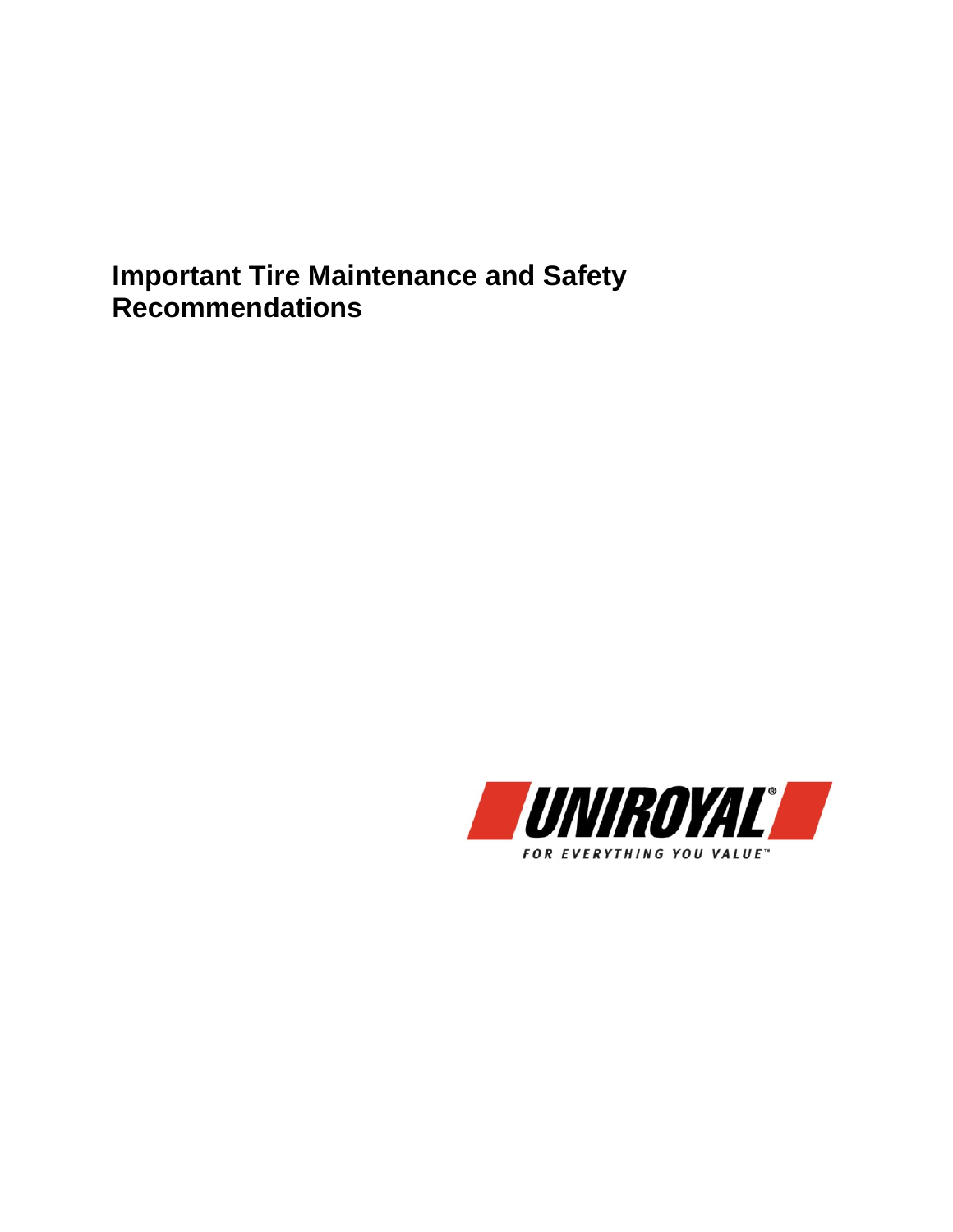

# **CHECK THE COLD INFLATION PRESSURES IN ALL YOUR TIRES, INCLUDING THE SPARE, AT LEAST ONCE EACH MONTH**

Failure to maintain correct inflation may result in improper vehicle handling and may cause rapid and irregular tire wear, sudden tire destruction, loss of vehicle control and serious personal injury. Therefore, inflation pressures should be checked at least once each month and always prior to long distance trips. This applies to all tires, including sealant types, and Self-Supporting tires which are as susceptible to losing air pressure as any other type of tire if not properly maintained.

# **UNDERINFLATION**

It is impossible to determine whether tires are properly inflated by simply looking at them. It is almost impossible to "feel or hear" when a tire is being run underinflated or nearly flat. Tires must be checked monthly with a tire pressure gauge. Pressures should be checked when tires are cold, in other words, before they have been driven on. Driving, even for a short distance, causes tires to heat up and air pressure to increase.

### **TIRE PRESSURE MONITORING SYSTEMS (TPMS):**

Your vehicle may be equipped with a Tire Pressure Monitoring System (TPMS) that is designed to monitor the pressure of tires mounted on your vehicle and sends a signal to the driver if a tire pressure falls below a predetermined level. A TPMS should not replace monthly manual pressure checks for all four (4) tires and the spare. We recommend that you manually monitor and check tire pressure inflation with a pressure gauge. Your tires should have the recommended pressure listed by your vehicle's manufacturer. This information can be found in the vehicle owner's manual and often on a placard located in the vehicle's door jamb, inside the fuel hatch, or on the glove compartment door. If you have a plus size fitment that requires a higher inflation pressure, your tire pressure monitoring system will require re-calibration to the new inflation pressure. Refer to your tire dealer/installer of plus size tires for proper inflation pressure. We recommend checking air pressure once each month, and before a long trip. Whether you have a full-sized or mini-spare, make sure that it is properly inflated as well. If the TPMS generates improper monitoring or signals we recommend that you consult your owner's manual provided with your vehicle and follow-up with your vehicle's manufacturer.

# **INSPECT YOUR TIRES, DO NOT DRIVE ON A DAMAGED TIRE OR WHEEL HAZARDS**

Objects in the road, such as potholes, glass, metal, rocks, wood, debris and the like, can damage a tire and should be safely avoided. Unavoidable contact with such objects should prompt a thorough tire inspection. Anytime you see any damage to your tires or wheels, replace with the spare at once and immediately visit any Uniroyal® tire retailer. **IMPACT DAMAGE** A tire impacted by a road hazard (curb, pothole, debris) may be damaged but not have visible signs of damage on its surface. A tire damaged by an impact may sustain a sudden failure a day, week, or even months later. You may not recall hitting an object that damaged or injured your tires. Air loss, unusual tire wear, localized wear or vibrations can also be signs of internal tire damage. **If you suspect any damage to your tire or wheel from an impact with a curb, pothole, debris on the road or any other road hazard, or if you feel or hear any unusual vibration, replace with a properly inflated spare at once and immediately visit any qualified tire technician. INSPECTION** When inspecting your tires, including the spare, check the air pressures. If the pressure check indicates that one of your tires has lost pressure of two pounds or more, look for signs of penetration, valve leakage or wheel damage that may account for the air loss. **Always look for bulges, cracks, cuts, penetrations and abnormal tire wear, particularly on the edges of the tire tread, which may be caused by misalignment or underinflation. If any such damage is found, the tire must be inspected by any Uniroyal® tire retailer at once. Use of a damaged tire could result in tire destruction.** All tires will wear out faster when subjected to high speeds as well as hard cornering, rapid starts, sudden stops, frequent driving on roads which are in poor condition, and off road use. Roads with holes and rocks or other objects can damage tires and cause misalignment of your vehicle. When driving on such roads, drive carefully and slowly, and before driving again at normal or highway speeds, examine your tires for any damage, such as cuts, bulges, penetrations, unusual wear patterns, etc.

### **WEAR BARS**

Uniroyal® tires contain "Wear-Bars" in the grooves of the tire tread which show up when only 2/32nds of an inch (1.6 mm) of tread is remaining. At this stage, your tires must be replaced. Tires worn beyond this stage are extremely dangerous.

### **DO NOT OVERLOAD - DRIVING ON ANY OVERLOADED TIRE IS DANGEROUS**

The maximum load rating of your tires is molded on the tire sidewall. Do not exceed this rating. Follow the loading instructions of the manufacturer of your vehicle and this will ensure that your tires are not overloaded. Tires which are loaded beyond their maximum allowable loads for the particular application will build up excessive heat that may result in sudden tire destruction. Do not exceed the gross axle weight rating for any axle on your vehicle.

### **WHEEL ALIGNMENT AND BALANCING ARE IMPORTANT FOR SAFETY AND MAXIMUM MILEAGE FROM YOUR TIRES**

Check how your tires are wearing at least once a month. If your tires are wearing unevenly, such as the inside shoulder of the tire wearing faster than the rest of the tread, or if you detect excessive vibration, your vehicle may be out of alignment or balance. These conditions not only shorten the life of your tires but adversely affect the handling characteristics of your vehicle, which could be dangerous. If you detect irregular wear or vibration, have your alignment and balance checked immediately. Tires which have been run underinflated will show more wear on the shoulders than in the center of the tread.

### **TIRE ROTATION AND REPLACEMENT**

To obtain maximum tire wear, it may be necessary to rotate your tires. Refer to your vehicle owner's manual for instructions on tire rotation. If you do not have an owner's manual for your vehicle, Uniroyal® recommends rotating your tires every 6,000 to 8,000 miles (10,000 to 12,000 km). Monthly inspection for tire wear is recommended. Your tires should be rotated at the first sign